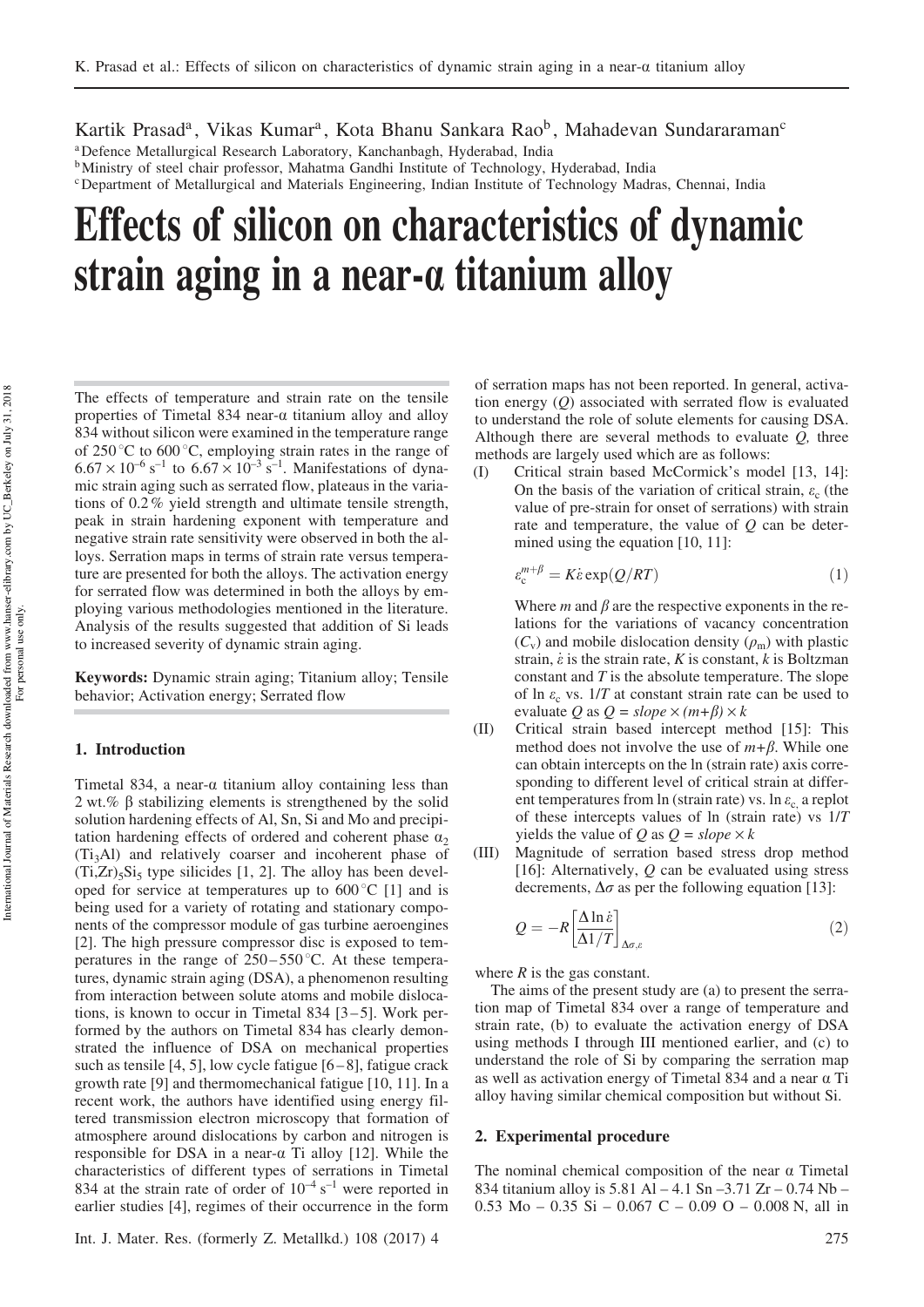wt.%. Thick plates of 18 mm of Timetal 834 were solution treated (ST) in  $\alpha$  +  $\beta$  region at 1025 °C ( $\beta$  – transus temperature  $\sim 1045 \degree C$ ) for 2 h followed by oil quenching. The solution heat-treated plates were subjected to a stabilization treatment at 700 $\degree$ C for 2 hrs before air cooling to room temperature. Alloy 834 near- $\alpha$  Ti-alloy without Si (5.80 Al – 3.9 Sn – 3.68 Zr – 0.73 Nb – 0.54 Mo – 0.068 C – 0.09 O –  $0.007$  N, all in wt.%), as described in detail in our previous study [12], was used in the present investigation. Henceforth these alloys will be referred as Timetal 834 and Alloy 834, respectively, in the text.

Tensile tests were conducted on round threaded specimens of gauge diameter 4 mm and gauge length 25 mm as per ASTM standard E 8 M [17]. These tests were conducted in an electromechanical test system (Model: Walter + Bai AG) of 200 kN capacity equipped with resistance type three zone split furnace at constant cross-head speeds. Tensile tests were carried out at constant cross-head speeds of  $0.01, 0.1, 1$ , and  $10 \text{ mm min}^{-1}$ , which correspond to engineering strain rates of  $6.67 \times 10^{-6}$ ,  $6.67 \times 10^{-5}$ ,  $6.67 \times 10^{-4}$ , and  $6.67 \times 10^{-3}$  s<sup>-1</sup>, respectively. These tests were carried out at elevated temperatures ranging from  $300^{\circ}$ C to  $600^{\circ}$ C at an interval of  $50^{\circ}$ C. However, additional tests were carried out at 375, 425 and 475 °C. K type thermocouples were used to monitor the temperature during the tests. All tests were started after soaking the specimen for 30 min at the test temperature. A 25 mm gauge length and  $\pm$  2.5 mm travel extensometer was used to record the strain during the tests. Three specimens were tested at each test condition. Tensile properties of alloy 834 were evaluated employing the same strain rates and temperature range as that of Timetal 834. However, an additional tensile test was conducted at  $250^{\circ}$ C.

### 3. Results

#### 3.1. Microstructure

The heat treated microstructure of both the alloys as observed is shown in Fig. 1. Timetal 834 as well as alloy 834 shows a bi-modal microstructure which consists of equiaxed primary  $\alpha$  in the transformed  $\beta$  matrix. The average size of primary  $\alpha$  and prior  $\beta$  grain size was found to be  $\sim$  10 µm and  $\sim$  40 µm, respectively in Timetal 834 (Fig. 1a). The volume fraction of primary  $\alpha$  was estimated to be  $\sim$  15%. The average size of primary  $\alpha$  and prior  $\beta$ grain size was found to be  $\sim$  14 µm and  $\sim$  58 µm, respectively in alloy 834 (Fig. 1b). The volume fraction of primary  $\alpha$  was estimated to be  $\sim$  17%. In both the alloys, transformed  $\beta$  grains consist of several secondary  $\alpha$  ( $\alpha$ <sub>S</sub>) colonies, each colony containing alternate laths of secondary  $\alpha$  and fine retained  $\beta$ .

#### 3.2. Serrated flow

The plastic regions of true stress–strain curves at various temperatures at a strain rate of  $6.67 \times 10^{-4}$  s<sup>-1</sup> of both the alloys are shown in Fig. 2. This region clearly shows the load drops or serrated flow in the intermediate temperature range. The plastic region is observed to be smooth at 300, 350 and 500 $\degree$ C (Fig. 2a) in Timetal 834 while it is smooth at  $250^{\circ}$ C and  $500^{\circ}$ C in alloy 834. The different types of serrations were labeled following the generally accepted nomenclature in open literature [14] and are shown in Fig. 2c. Type A serrations are periodic serrations from repeated deformation bands initiating at the same end of the specimen and propagating in the same direction along the gauge length [14]. These are considered as locking serrations, characterized by an abrupt rise followed by a drop to below the general level of stress–strain curve. They occur in the low temperature part of the DSA regime. Type B serrations are oscillations about the general level of the stress–strain curve that occur in the quick succession due to discontinuous band propagation arising from the DSA of the moving dislocations within the band. Type  $B$  serrations often develop from those of type A with increasing strain or occur at the onset of serrated yielding at high temperatures and low strain rates. Type C serrations are yield drop that occur below the general level of the flow curve and are therefore considered to be due to dislocation unlocking. They occur at higher temperatures and lower strain rates than in the case of types of A and B serrations [14].

In the present study, periodic A type serrations are observed at  $400^{\circ}$ C which were found to change over to type E serrations at large strains at  $375^{\circ}$ C and  $400^{\circ}$ C. At 425 °C, prominent type *B* serrations were noticed, inter-



Fig. 1. SEM micrographs of (a) Timetal 834, and (b) alloy 834 without Si showing equiaxed primary  $\alpha$  and transformed  $\beta$  matrix.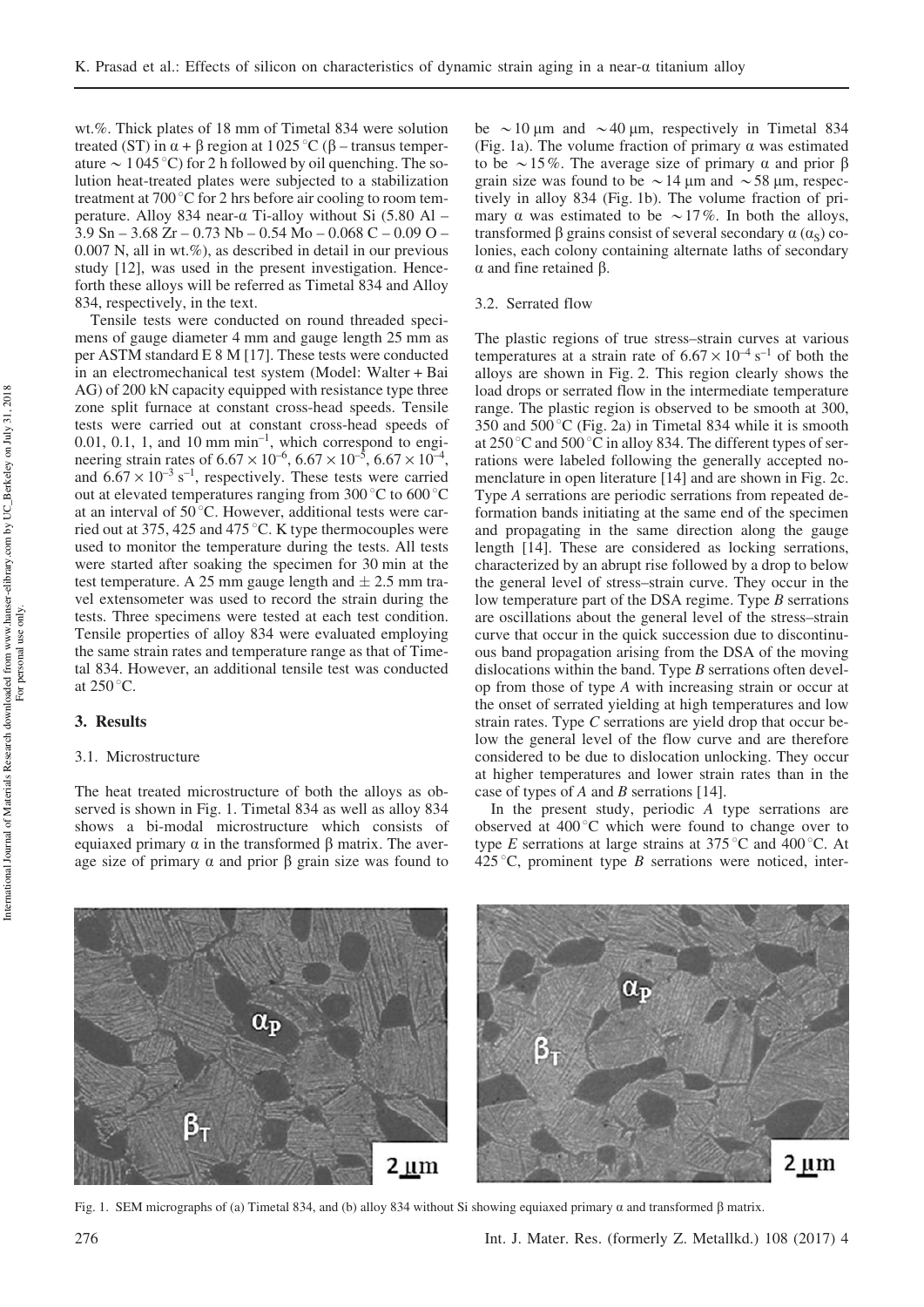spersed with few types A peaks. At  $450^{\circ}$ C and  $475^{\circ}$ C, unlocking type C serrations were observed. Type C serrations were accompanied by type B serrations at  $450^{\circ}$ C. In alloy 834, serrations of A type at 300 °C and 350 °C, C type at 400 °C and C + A type at 450 °C was observed in flow curves (Fig. 2b). It can also be inferred, qualitatively, from Fig. 2a and b that the tendency of strain hardening (increase in stress with respect to increase in strain) is higher in Timetal 834 as compared to alloy 834. A summary of the observations made on serrated flow behavior in form of "serrations maps" for both the alloys are shown in Fig. 3. It is clear from Fig. 3 that the temperature at which DSA is noticed is different for different alloys. The temperature range at which DSA is seen is relatively higher in alloy 834 as compared to Timetal 834 and the characteristics of types of serrations are also different in both the alloys.

#### 3.3. Tensile properties

The variation of tensile properties such as 0.2% yield strength, ultimate tensile strength (UTS), % total elongation and strain hardening exponent as a function of temperature for both the alloys are shown in Fig. 4. It can be seen in Fig. 4a and b that Timetal 834 shows higher strength levels (0.2% YS and UTS) as compared to alloy 834. The alloys show similar trends in the variation of strength parameters  $(0.2\%$  YS and UTS) with increase in temperature, i.e. an initial rapid decrease in strength up to certain temperature followed by a plateau and then again rapid decrease in strength with increase in temperature. It is also evident from Fig. 4a and b that the intermediate temperature range up to which the strength remains nearly same, i. e. the region of plateau is relatively wider in alloy 834 as compared to Timetal 834. The alloys show similar trends in the variation of ductility (% total elongation) and strain hardening exponent.



Fig. 2. Plastic region of true stress (MPa) – strain curves of: (a) Timetal 834, and (b) alloy 834 tested at a strain rate of  $6.67 \times 10^{-4}$  s<sup>-1</sup>. Various types of serrations manifested in Timetal 834 are shown in (c).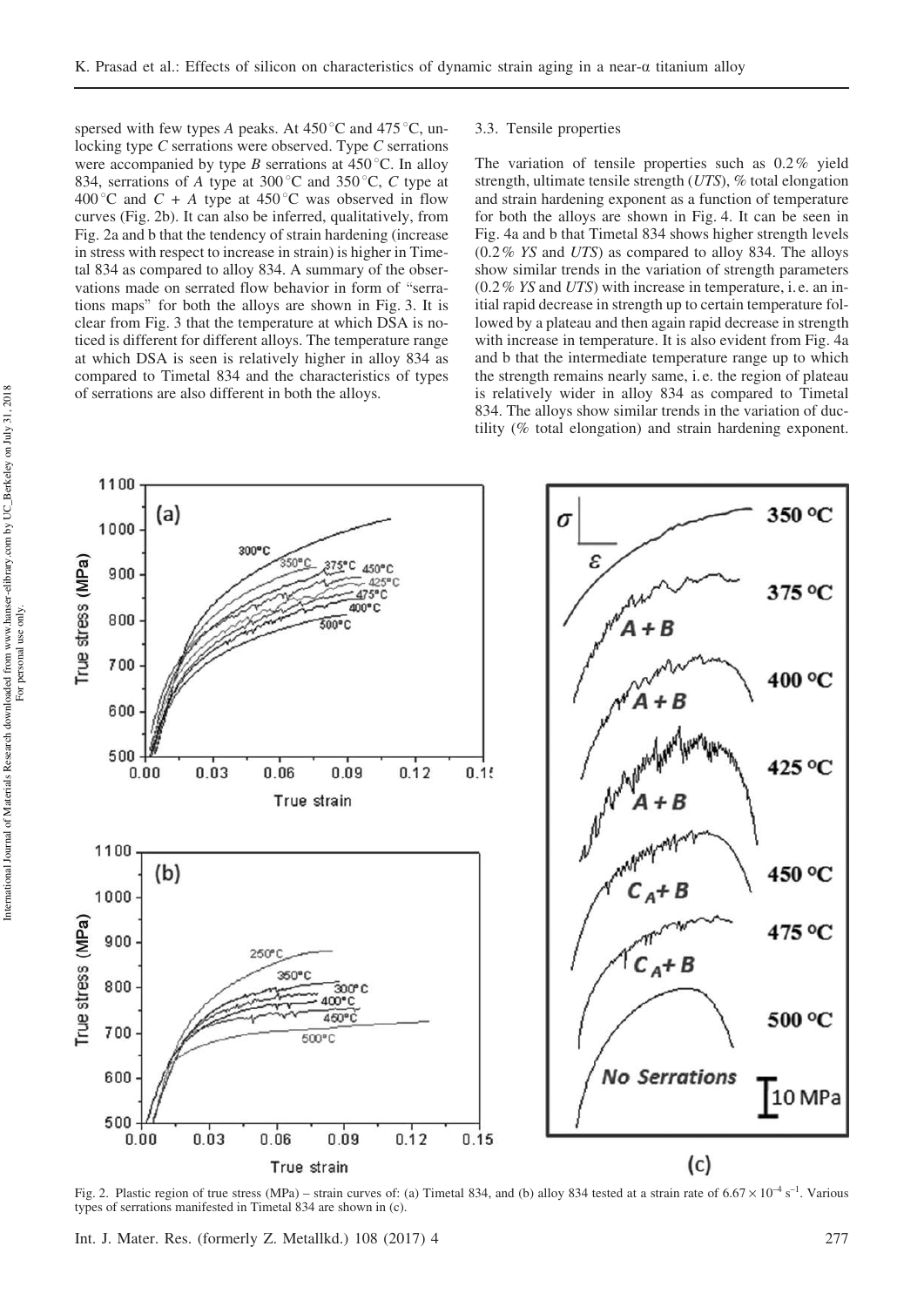While Timetal 834 exhibits minimum ductility (Fig. 4c) and maximum strain hardening exponent (Fig. 4e) at 450 °C, similar behavior was observed at  $350$  °C in alloy 834 (Fig. 4d and f).

Strain rate jump (SRJ) tests were conducted to analyze the strain rate sensitivity of both alloys [15]. These tests were conducted at the beginning of plastic deformation, i.e. at a small plastic strain of  $\varepsilon_P = 0.02$ . The representative stress–strain curves corresponding to occurrence of serrations (450 °C) and non-occurrence of serrations (300 °C) obtained during SRJ tests of Timetal 834 are shown in Fig. 5a and b, respectively. It is evident that a sudden decrease in strain rate leads to increase in stress at  $450^{\circ}$ C (Fig. 5a), whereas a sudden increase in strain rate leads to increase in stress at  $300^{\circ}$ C (Fig. 5b).

The stress increment  $(\Delta \sigma)$  which occurs immediately after the strain rate jump has been estimated by means of extrapolation as indicated in these figures. The strain rate sensitivity  $(m)$  is evaluated through the relation [18]:

$$
m = \frac{\mathrm{d}\sigma}{\mathrm{d}\ln\dot{\varepsilon}} \cong \frac{\Delta\sigma}{\Delta\ln\dot{\varepsilon}}\tag{3}
$$

The variation of  $m$  with temperature for both the alloys is shown in Fig. 6. While m values are positive at 300, 350, 500 and  $600^{\circ}$ C where the flow curves are smooth, it is negative at 375, 400, 425, 450 and 475 $\degree$ C where serrated flow is observed in Timetal 834 alloy (Fig. 6a). In the case of alloy 834, m values are negative at 300, 350, 400, 450, and 500 °C, whereas, they are positive at 250, 550 and 600 °C (Fig. 6b).

3.4. Determination of activation energy

It is evident from Fig. 2a and b that serrated yielding commenced at a well defined plastic strain level. The critical true plastic strain,  $\varepsilon_c$  was evaluated from the true stress– strain curves as the minimum true plastic strain at which a perceptible load drop of 5 N occurs. The variation of  $\varepsilon_c$  as a function of strain rate at 400, 450 and 475 °C in Timetal 834 is shown in Fig. 7a. The same plot for alloy 834 at 300, 350, 400, 450 and 500 °C is shown in Fig. 7b. It is evident from Fig. 7b that the variation of  $\varepsilon_c$  with strain rate follow a systematic trend at all test temperatures in alloy 834. The same trend has been observed in Timetal 834 at



Fig. 3. The schematic classification of serrations as a function of temperature and strain rate for: (a) Timetal 834, and (b) alloy 834 without silicon.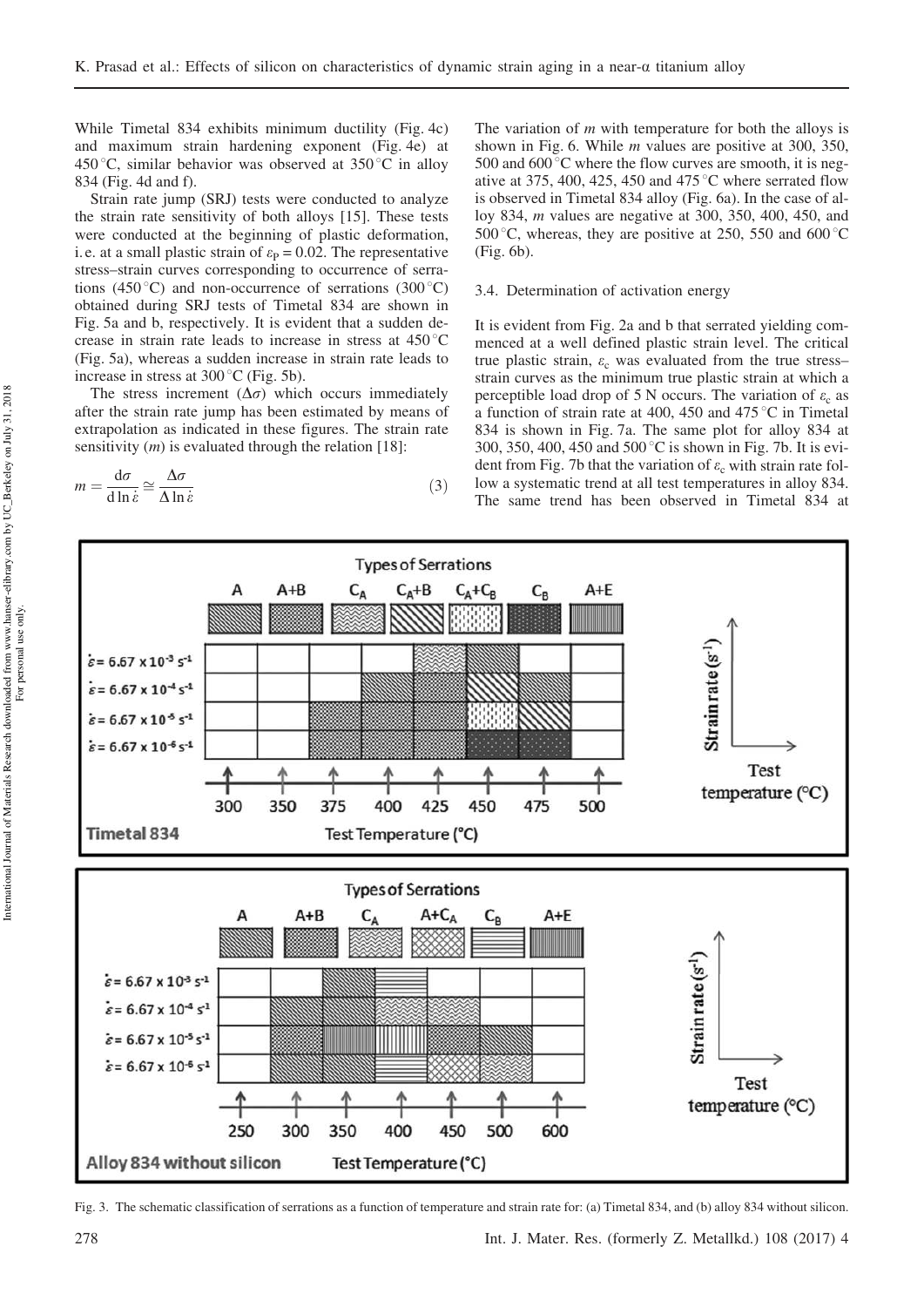

Fig. 4. Influence of temperature on: (a, b) 0.2% yield strength (MPa) and tensile strength (MPa), (c, d) % total elongation, and (e, f) strain hardening exponent of Timetal 834 (a, c, e) and alloy 834 without Si (b, d, f).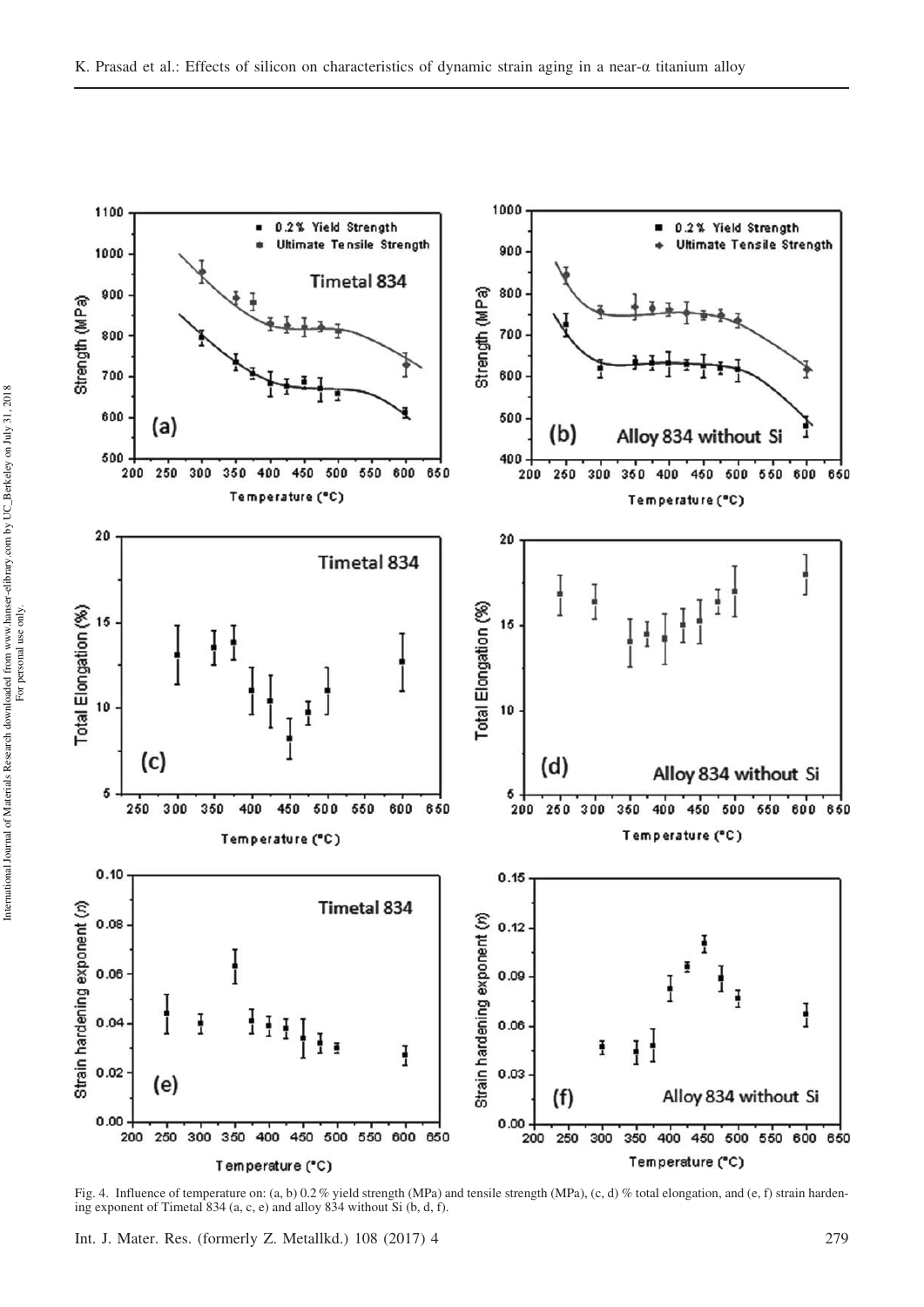

Fig. 5. Nature of transients during strain rate jump tests at: (a) 450 °C, serrated region, and (b) 300 °C, non-serrated region of Timetal 834.



Fig. 6. Variation of strain rate sensitivity as a function of temperature of: (a) Timetal 834, and (b) alloy 834 without Si.



Fig. 7. Variation of critical true plastic strain with strain rate for the onset of serrations in: (a) Timetal 834, and (b) alloy 834.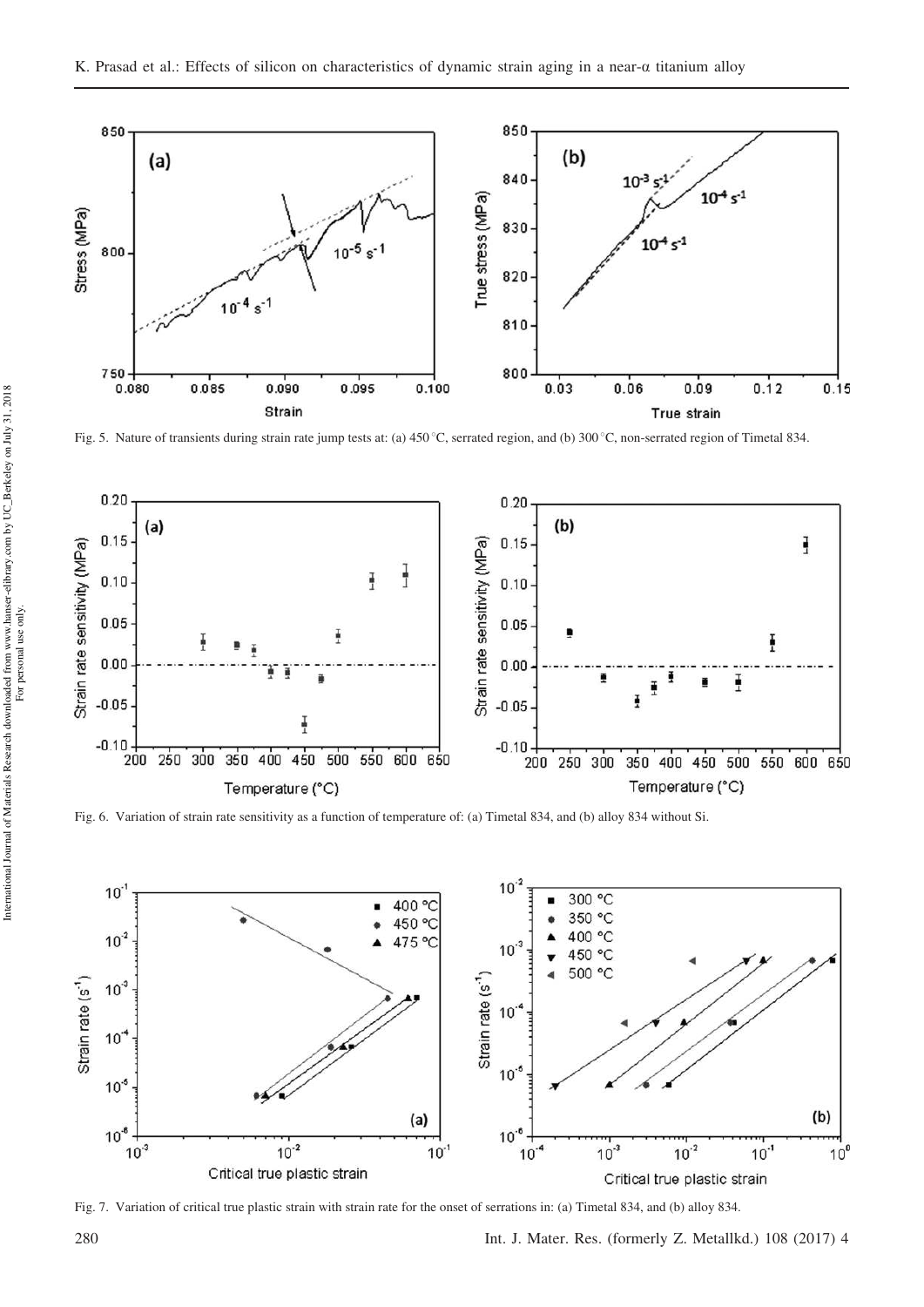400 °C and 475 °C, however,  $\varepsilon_c$  initially increased with increasing strain rate up to  $6.67 \times 10^{-4}$  s<sup>-1</sup>, beyond which it decreased with increasing strain rate at  $450^{\circ}$ C. The values of  $m + \beta$  were determined using the positive slopes of Fig. 7a and b. These values are listed in Table 1 and are used for determining activation energy  $(Q)$  as per method (I) as outlined in Section 1. The average Q value obtained using this method is 109 kJ mol<sup>-1</sup> for Timetal 834 (Fig. 8). The average value of  $Q$ , computed using method  $(II)$  and (III) i. e. intercept method (Fig. 9) and stress drop method (Fig. 10) are found to be  $105 \text{ kJ}$  mol<sup>-1</sup> and 84 kJ mol<sup>-1</sup>, respectively for Timetal 834. The average Q values obtained using critical strain method is  $187 \text{ kJ} \text{ mol}^{-1}$  for alloy 834 (Fig. 11). The value of  $Q$  computed using stress drop meth-

Table 1. Constant as per vacancy model  $(m + \beta)$ , and activation energy values of lattice diffusion  $(Q, \text{ in kJ mol}^{-1})$  obtained by critical strain, intercept and stress drop methods for both alloys.

| Temperature, $T({}^{\circ}C)$ : $(m + \beta)$ |                                                                                            |                                                                                            |                                          |  |  |  |
|-----------------------------------------------|--------------------------------------------------------------------------------------------|--------------------------------------------------------------------------------------------|------------------------------------------|--|--|--|
| Timetal 834                                   | 400:(2.23)                                                                                 | 450:(2.29)                                                                                 |                                          |  |  |  |
|                                               | Average $m + \beta$ value: 2.21                                                            |                                                                                            |                                          |  |  |  |
| Methodology                                   | Activation energy, $Q$ (kJ mol <sup>-1</sup> ) : (strain rate/critical strain/stress drop) |                                                                                            |                                          |  |  |  |
| (I) Critical strain                           | $110:(6.67\times10^{-6} \text{ s}^{-1})$                                                   | $113:(6.67\times10^{-5} \text{ s}^{-1})$<br>$Q_{\text{average}} = 109 \text{ kJ mol}^{-1}$ | $105:(6.67\times10^{-4} \text{ s}^{-1})$ |  |  |  |
| (II) Intercept                                | 102: $(\varepsilon_c = 0.08)$                                                              | 111: $(\varepsilon_c = 0.12)$<br>$Q_{\text{average}} = 105 \text{ kJ mol}^{-1}$            | 101: $(\varepsilon_c = 0.22)$            |  |  |  |
| (III) Stress drop                             | 77 : $(\Delta \sigma = 10 \text{ MPa})$                                                    | 90 : $(\Delta \sigma = 15 \text{ MPa})$<br>$Q_{\text{average}} = 84 \text{ kJ mol}^{-1}$   |                                          |  |  |  |

| Temperature, $T({}^{\circ}C)$ : $(m + \beta)$ |                                                                                                                                                                                               |            |             |             |            |  |
|-----------------------------------------------|-----------------------------------------------------------------------------------------------------------------------------------------------------------------------------------------------|------------|-------------|-------------|------------|--|
| Alloy 834                                     | 300: (0.92)                                                                                                                                                                                   | 350:(0.93) | 400: (0.96) | 450: (0.87) | $500: (-)$ |  |
|                                               | Average $m + \beta$ value : 0.92                                                                                                                                                              |            |             |             |            |  |
| Methodology                                   | Activation energy, $Q$ (kJ mol <sup>-1</sup> ) : (strain rate/critical strain/stress drop)                                                                                                    |            |             |             |            |  |
| (I) Critical strain                           | $185.32 : (6.67 \times 10^{-6} \text{ s}^{-1}) 195.21 : (6.67 \times 10^{-5} \text{ s}^{-1}) 182.14 : (6.67 \times 10^{-4} \text{ s}^{-1})$<br>$Q_{\text{average}} = 187 \text{ kJ mol}^{-1}$ |            |             |             |            |  |
| (III) Stress drop                             | $132 : (\Delta \sigma = 10 \text{ MPa})$                                                                                                                                                      |            |             |             |            |  |



Fig. 8. Plots of (a) In (strain rate) versus In ( $\varepsilon_c$ ) at different temperatures, and (b) In ( $\varepsilon_c$ ) versus 1/T at different strain rates for Timetal 834. The activation energy determined by critical strain method is shown in (b).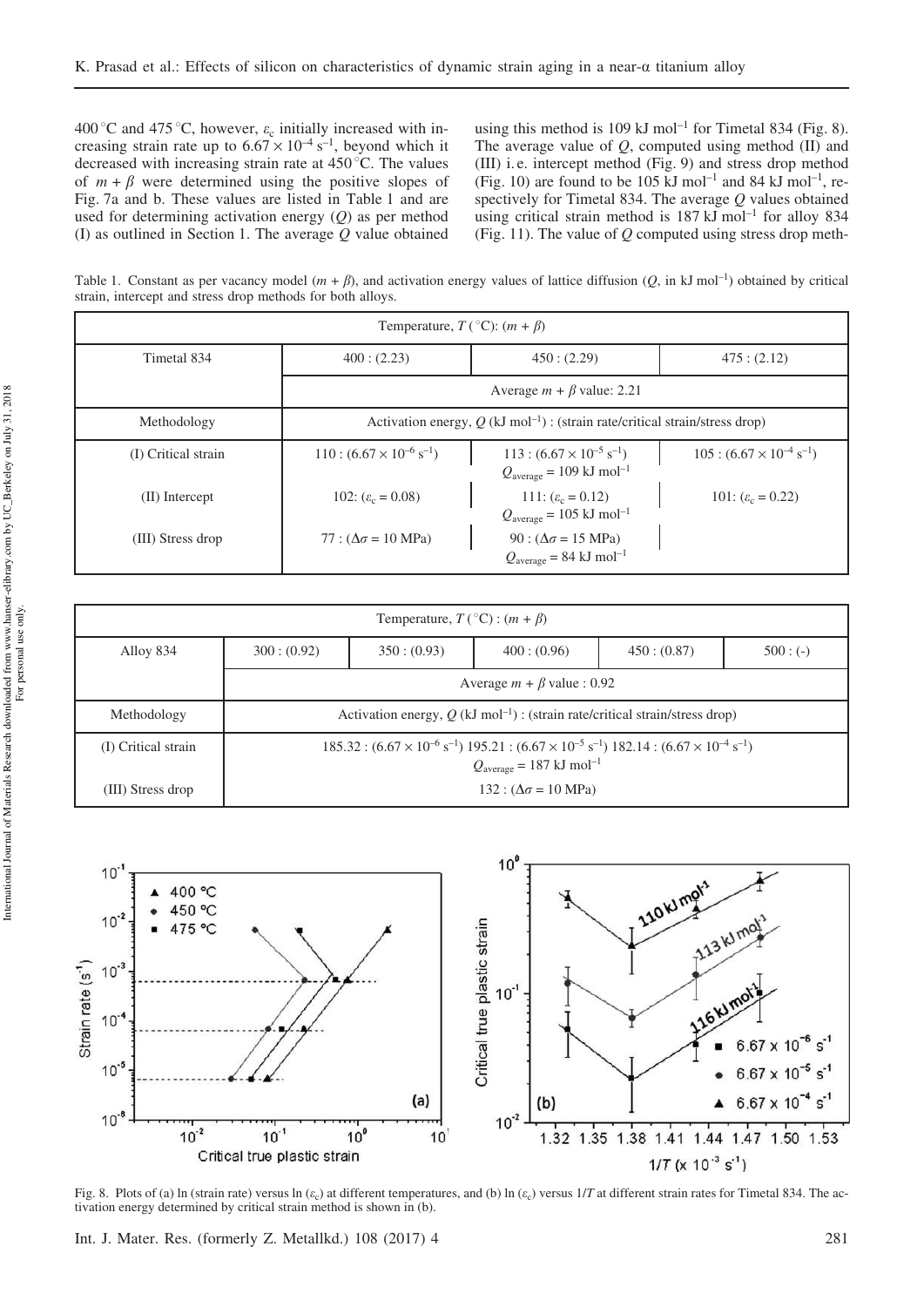od as shown in Fig. 12 yields 132 kJ mol–1 for alloy 834. These values of activation energy for both the alloys are listed in Table 1.

## 4. Discussion

It is clear in this study that the tensile test parameters viz., temperature and strain rate strongly influence the tensile properties viz., 0.2% yield strength (0.2% YS), ultimate tensile strength (UTS), % total elongation and strain hardening exponent  $(n)$ . The manifestation of serrations in the flow curve (Fig. 2a and b), a plateau in the variation of 0.2% and UTS (Fig. 4a and b), a local minimum in the variation of ductility (Fig. 4c and d), a peak in strain hardening exponent (Fig. 4e and f), and negative strain rate sensitivity (Fig. 6) confirm the occurrence of dynamic strain aging [14, 19] in both the alloys.

4.1. Characteristics of dynamic strain aging

While the Portevin–Le Chatelier (PLC) effect is observed to be normal, i.e. increase in  $\varepsilon_c$  with increasing temperature (Fig. 2) in alloy 834, an inversion from the normal PLC effect at low strain rates to inverse PLC effect at higher strain rate (Fig. 7a) at  $450^{\circ}$ C has been observed in Timetal 834. Further, unlocking type C serrations were observed at this test temperature in Timetal 834 (Fig. 2a and c). As it is known that Si normally stays in solid solution up to  $450\degree C$  and it comes out of solid solution as silicide-type precipitates beyond  $450^{\circ}$ C [20], it is likely that silicide precipitation during the test decreased the concentration of Si in the matrix and led to the inverse PLC effect. This further supports the well reported hypothesis that unlocking type serrations during the inverse PLC effect are related to precipitation during the test [21].



Fig. 9. Plots of (a) In (strain rate) versus  $\ln(e_c)$  at different temperatures, and (b) In (strain rate) versus 1/T at different  $e_c$  in Timetal 834. The activation energy determined by intercept method is shown in (b).



Fig. 10. Plots of (a)  $\Delta \sigma$  versus ln (strain rate) at different temperatures, and (b) ln (strain rate) versus 1/T at different  $\Delta \sigma$  in Timetal 834. The activation energy determined by stress drop method is shown in (b).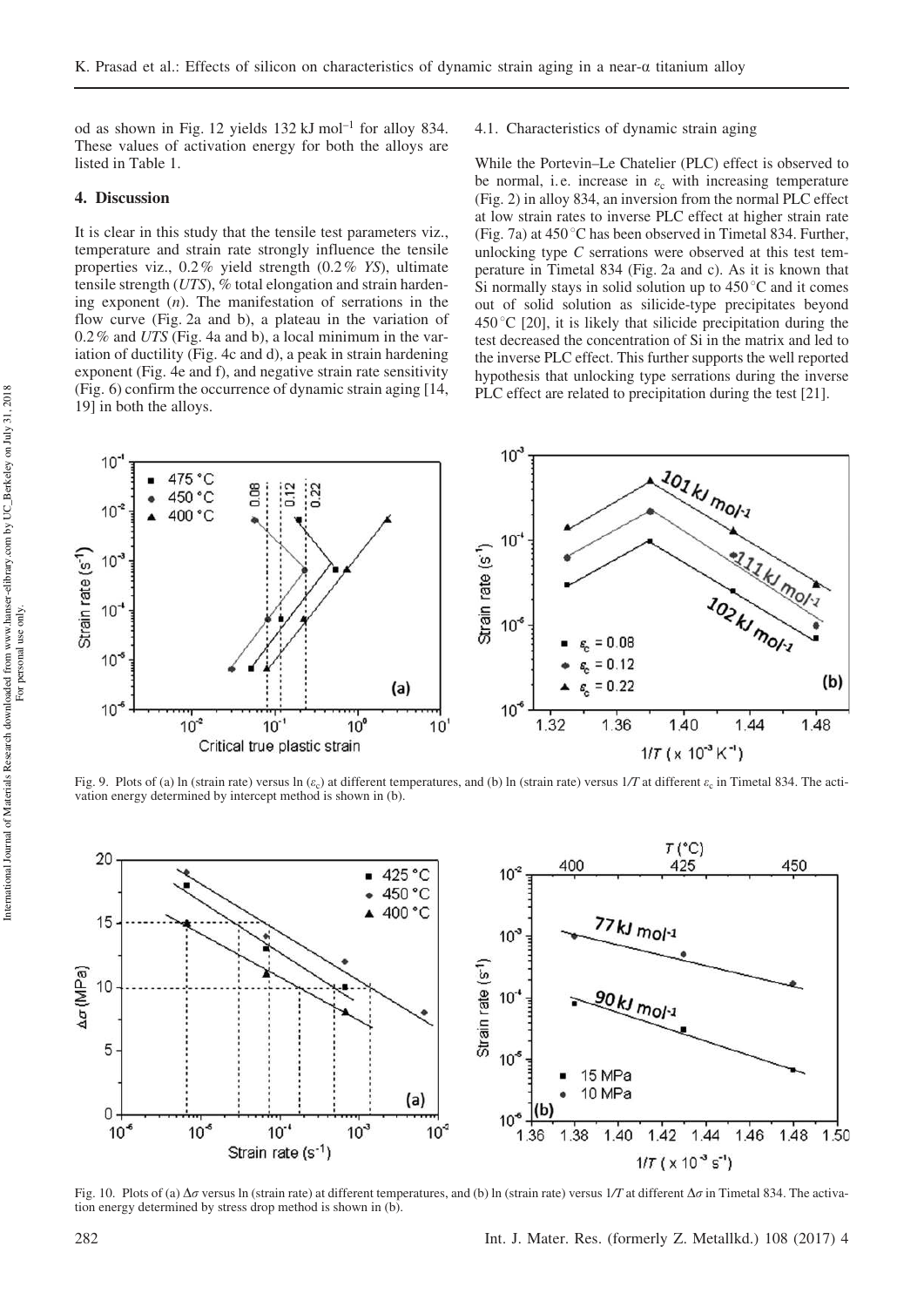As per the vacancy model [22],  $m + \beta$  values generally range from 2 to 3 for substitutional alloys and 0.5 to 1 for interstitial alloys. The average  $m + \beta$  value (2.21, Table 1) in Timetal 834 indicates locking of dislocations by substitutional solute/solutes, whereas,  $m + \beta$  value (0.92, Table 1) in alloy 834 suggests the role of interstitial solute/solutes in immobilizing dislocations. Further, the activation energies for diffusion of substitutional as well as interstitial solute elements in  $\alpha$  titanium are listed in Table 2 [23, 24]. It is clear from Table 1 and Table 2 that the average apparent activation energy for serrated flow in Timetal 834  $(100 \text{ kJ mol}^{-1})$  matches well with the Q value of diffusion of Si  $(105 \text{ kJ mol}^{-1})$ . This suggests that Si is responsible for DSA effects in Timetal 834. This is further corroborated by the observed  $m + \beta$  value (Table 1) indicating a substitutional solute diffusion controlled mechanism of DSA in Timetal 834.

In other hand, the average value of activation energy for serrated flow in alloy  $834 (160 \text{ kJ mol}^{-1})$  matches reasonably well with the  $\ddot{o}$  value of substitutional solutes such as Al, Mo, Nb, Zr and also interstitial solute C (Table 2). However, as the  $m + \beta$  value (Table 1) corresponds to that for interstitial solute to form the locking atmosphere, it is unlikely that a substitutional solute element plays any role in this process. Moreover, a detailed investigation using energy filtered transmission electron microscopy (EFTEM) on interrupted samples of alloy 834 showed the segregation of carbon (C) and nitrogen (N) to dislocations [12]. The Q values and direct experimental evidence using EFTEM confirms that carbon and nitrogen causes the DSA effect in alloy 834, as described in detail in our previous study [12].

The relatively higher magnitude of serrations and pronounced negative strain rate sensitivity (*m*) in Timetal 834



Fig. 11. Plots of (a) log (strain rate) vs log (critical plastic strain), and (b) log (critical plastic strain) vs. reciprocal temperature. The activation energy (kJ mol<sup>-1</sup>) determined by critical strain method in alloy 834 is shown in (b).



Fig. 12. Plots of (a)  $\Delta \sigma$  versus ln (strain rate) at different temperatures, and (b) ln (strain rate) versus  $1/T$  at  $\Delta \sigma = 10$  MPa in alloy 834. The activation energy determined by stress drop method in alloy 834 is shown in (b).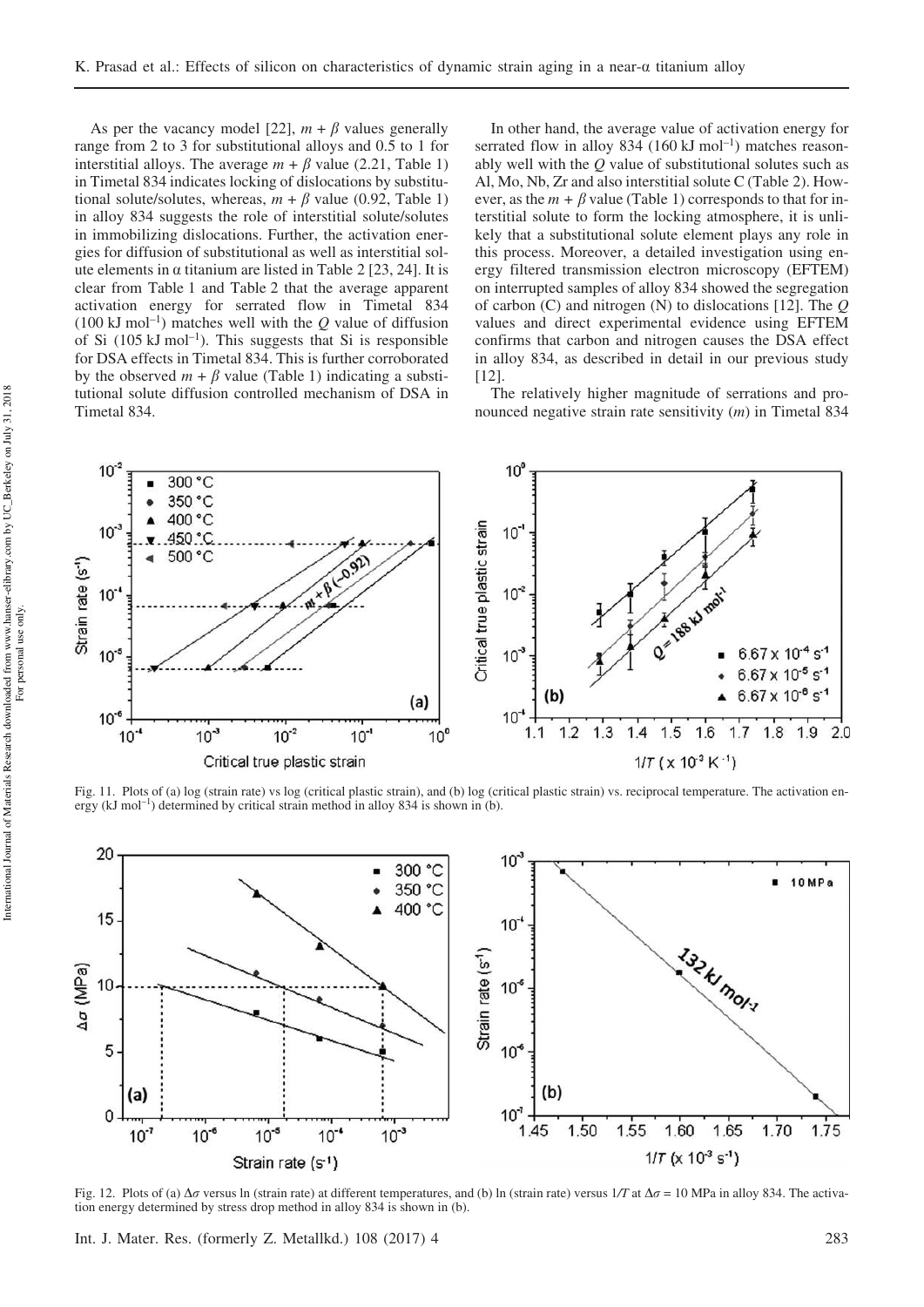| Elements            | Activation Energy ( $kJ \text{ mol}^{-1}$ ) |  |  |
|---------------------|---------------------------------------------|--|--|
| Substitutional      |                                             |  |  |
| Al                  | 156                                         |  |  |
| Mo                  | 180                                         |  |  |
| Si                  | 105                                         |  |  |
| Nb                  | 165                                         |  |  |
| Zr                  | 148                                         |  |  |
| Sn                  | 132                                         |  |  |
| Self-diffusion (Ti) | 192                                         |  |  |
| Interstitial        |                                             |  |  |
| C                   | 182                                         |  |  |
| N                   | 228                                         |  |  |
| ∩                   | 200                                         |  |  |

Table 2. Activation energy  $(kJ \mod 1^{-})$  of lattice diffusion of various elements in a-titanium.

indicates that pinning of dislocations is more effective and stronger in Timetal 834 as compared to alloy 834. Interestingly, this observation is in contrast to the belief that interaction of substitutional solute elements with dislocations is weaker than interstitials and hence, the magnitude of serrations as well as m should have been more pronounced in alloy 834 and not in Timetal 834. This anomaly can be explained considering the elastic interaction energy due to both size and modulus effect [18]. As originally envisaged by Winstone et al. [25], the presence of a substitutional–interstitial complex leads to more effective interaction between both edge and screw components of dislocations. Based on this hypothesis, it is reasonable to conclude that in the case of Timetal 834, the presence of an Si–C–N complex leads to more effective interaction between both edge and screw components of dislocations. In isolation either an interstitial or a substitutional atom alone is not expected to be very effective. However, this needs to be viewed in light of direct experimental evidence and is outside the scope of the present investigation. Similar to that of bcc metals, the occupancy of interstitial/octahedral sites in the hcp lattice by interstitial solute elements leads to a strong tetragonal distortion of the lattice [26]. In this case, it is possible for both screw and edge dislocations to interact with the Si–C–N complex pairs and hence the "Si–C–N" complex can be considered to act as "hard" obstacles to dislocation glide in Timetal 834. In addition, considering the modulus effect, Si is a "softer" substitutional solute atom as compared to titanium as a solvent atom and hence it attracts more dislocations to interact in the solid solution. In other words, the self energy of dislocations with Si-interstitial solutes complex surrounding it is less in Timetal 834 than in the alloy 834. This approach suggests that Si has the ability to enhance the effectiveness of the DSA effect caused by carbon and nitrogen as interstitial elements. Detailed separate investigations on Timetal 834 alloys with and without interstitial elements is necessary to unambiguously prove this hypothesis of effectiveness of Si-interstitial complex on enhancing the magnitude of serrations and is the scope of future investigations.

#### 5. Conclusions

Effects of Si, considering Timetal 834 with Si and alloy 834 without Si, on the characteristics of dynamic strain aging have been examined. The tensile properties have been evaluated as a function of both strain rate  $(10^{-6}$  to  $10^{-3}$  s<sup>-1</sup>) and temperature  $(250 - 600^{\circ} \text{C})$ . The following major conclusions can be drawn from this study:

- 1. Silicon as a substitutional solute has the ability to enhance the effects of dynamic strain aging (DSA) caused by carbon and nitrogen as interstitial solutes in Timetal 834. Silicon addition raises the temperature for the onset of DSA.
- 2. It is proposed that Si enhances the effectiveness of DSA through size and modulus effects. While pairs of siliconinterstitial atoms are believed to act as hard obstacles to dislocation glide, presence of silicon decreases the self energy of dislocations for effective dislocation–solute interaction.

The authors thank Director, DMRL for his encouragement in this research activity. The authors would like to acknowledge the support of Shri G B Vikram for the help in carrying out tensile testing. The authors are grateful to Defence Research and Development Organization for providing the funding and facilities to carry out this work.

#### References

- [1] D.F. Neal, in: P. Lacombe, R. Tricot, G. Beranger (Eds.), Proc. 6 th World Conference on Titanium, Cannes, France (1988) 253 – 258.
- [2] G. Lütjering, J.C. Williams: Titanium, 2nd Ed., Springer, Berlin (2007).
- [3] N. Singh, V. Singh: Metall. Mater. Trans. A 30 (1999) 2547. DOI:10.1007/s11661-999-0263-x
- [4] K. Prasad, V.K. Varma: Mater. Sci. Eng. A 486 (2008) 158. DOI:10.1016/j.msea.2007.09.020
- [5] K. Prasad, S.V. Kamat: Mater. Sci. Eng. A 490 (2008) 477. DOI:10.1016/j.msea.2008.01.005
- [6] K. Prasad, R. Sarkar, P. Ghosal, V.K. Varma: Mater. Sci. Eng. A 494 (2008) 227. DOI:10.1016/j.msea.2008.04.025
- [7] K. Prasad, V. Kumar: Mater. Des. 31 (2010) 2716. DOI:10.1016/j.matdes.2010.01.031
- [8] K. Prasad, R. Sarkar, V. Kumar, K.B.S. Rao, M. Sundararaman: Mater. Sci. Eng. A 662 (2016) 373. DOI:10.1016/j.msea.2016.03.079
- [9] K. Prasad, S. Abhaya, G. Amarendra, V. Kumar, K.V. Rajulapati, K.B.S. Rao: Eng. Fract. Mech. 102 (2013) 194. DOI:10.1016/j.engfracmech.2013.02.017
- [10] K. Prasad, V. Kumar, K.B.S. Rao, M. Sundararaman: Metall. Mater. Trans. A 47 (2016) 3713.
- DOI:10.1007/s11661-016-3482-y [11] K. Prasad, R. Sarkar, K.B.S. Rao, M. Sundararaman: Metall. Mater. Trans. A 47 (2016) 4904. DOI:10.1007/s11661-016-3670-9
- [12] K. Prasad, S. Amrithapandian, B.K. Panigrahi, V. Kumar, K.B.S. Rao, M. Sundararaman: Mater. Sci. Eng. A 638 (2015) 90.
- DOI:10.1016/j.msea.2015.04.060 [13] P.G. McCormick: Acta Metall. 20 (1972) 351. DOI:10.1016/0001-6160(72)90028-4
- [14] P. Rodriguez: Bull. Mater. Sci. 6 (1984) 653. DOI:10.1007/BF02743993
- [15] K.W. Qian, R.E. Reed-Hill: Acta Metall. 31 (1983) 87. DOI:10.1016/0001-6160(83)90067-6
- [16] E. Pink, A. Grinberg: Acta Metall. 30 (1982) 2153. DOI:10.1016/0001-6160(82)90136-5
- [17] ASTM Standard E 8/8M-11: Standard test methods for tension testing of metallic materials. In: Annual book of ASTM standards, vol. 3.01, ASTM International, West Conshohocken (PA), USA (2012).
- [18] G.E. Dieter: Mechanical Metallurgy, McGraw-Hill Book Co., London, UK (1988).